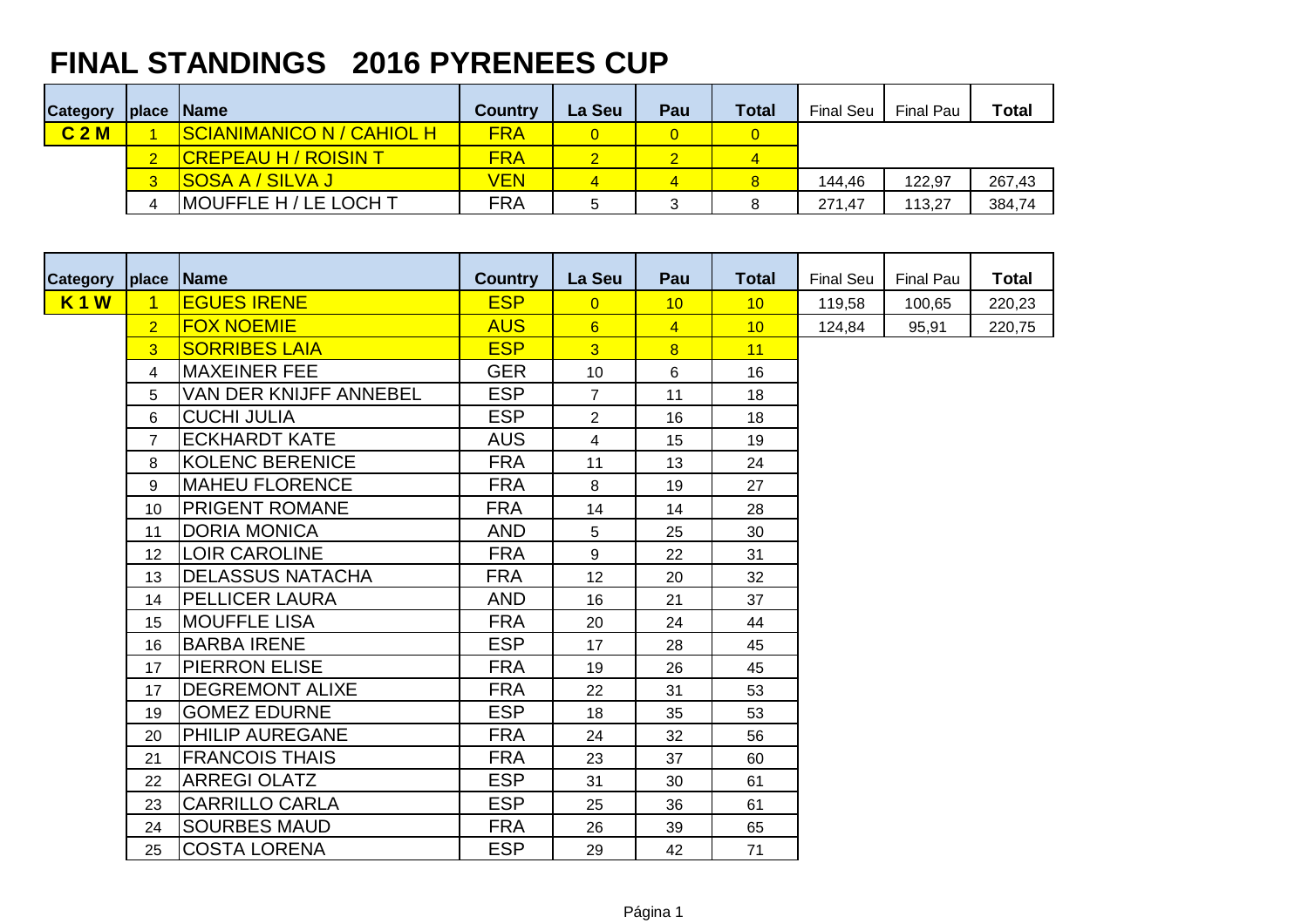| 26         | <b>XARRI XANET</b> | ron | 28 | 46 | $\overline{4}$ |
|------------|--------------------|-----|----|----|----------------|
| $\epsilon$ | JGARIN SARA        | rnn | 30 | 4  | 77             |
|            |                    |     |    |    |                |

| <b>Category</b> | place                   | <b>Name</b>              | <b>Country</b> | La Seu         | Pau            | <b>Total</b>   | Final Seu | <b>Final Pau</b> | <b>Total</b> |
|-----------------|-------------------------|--------------------------|----------------|----------------|----------------|----------------|-----------|------------------|--------------|
| <b>K1M</b>      | $\overline{1}$          | <b>SCHWEIKERT FABIAN</b> | <b>GER</b>     | $\overline{0}$ | $\overline{4}$ | $\overline{4}$ |           |                  |              |
|                 | $\overline{2}$          | <b>BOURLIAUD PIERRE</b>  | <b>FRA</b>     | $\overline{3}$ | $\overline{3}$ | 6              | 104,43    | 82,26            | 186,69       |
|                 | $\overline{3}$          | <b>RENIA BENJAMIN</b>    | <b>FRA</b>     | $\overline{4}$ | $\overline{2}$ | 6              | 104,74    | 82,03            | 186,77       |
|                 | $\overline{\mathbf{4}}$ | <b>CADENA JORDI</b>      | <b>ESP</b>     | $\overline{0}$ | 21             | 21             |           |                  |              |
|                 | $\overline{5}$          | <b>DELFOUR LUCIEN</b>    | <b>AUS</b>     | 5              | 17             | 22             |           |                  |              |
|                 | 6                       | <b>BURGI QUENTIN</b>     | <b>FRA</b>     | 11             | 12             | 23             |           |                  |              |
|                 | $\overline{7}$          | <b>DESNOS MATHIEU</b>    | <b>FRA</b>     | 6              | 18             | 24             |           |                  |              |
|                 | 8                       | <b>SCHMITT THOMAS</b>    | <b>FRA</b>     | 16             | 9              | 25             |           |                  |              |
|                 | 9                       | <b>GRAILLE GUILLAUME</b> | <b>FRA</b>     | 12             | 15             | 27             |           |                  |              |
|                 | 10                      | <b>MORAGUES MARC</b>     | <b>ESP</b>     | 18             | 16             | 34             |           |                  |              |
|                 | 11                      | <b>BERSINGER THOMAS</b>  | <b>ARG</b>     | 36             | 0              | 36             |           |                  |              |
|                 | 12                      | <b>TAYLER MICHAEL</b>    | <b>CAN</b>     | 10             | 28             | 38             |           |                  |              |
|                 | 13                      | <b>FRANKLIN ZACHARY</b>  | <b>GBR</b>     | 13             | 26             | 39             |           |                  |              |
|                 | 14                      | <b>OLAZABAL TELMO</b>    | <b>ESP</b>     | 20             | 20             | 40             |           |                  |              |
|                 | 15                      | <b>FORD DAVID</b>        | <b>CAN</b>     | 9              | 33             | 42             |           |                  |              |
|                 | 16                      | <b>DAVIET MARTIN</b>     | <b>FRA</b>     | 15             | 32             | 47             |           |                  |              |
|                 | 17                      | <b>OCHOA MANUEL</b>      | <b>ESP</b>     | 24             | 25             | 49             |           |                  |              |
|                 | 18                      | <b>HAYWARD BEN</b>       | <b>CAN</b>     | 21             | 34             | 55             |           |                  |              |
|                 | 19                      | <b>GARCIA NIL</b>        | <b>ESP</b>     | 8              | 50             | 58             |           |                  |              |
|                 | 20                      | <b>MARTINEZ JUAN</b>     | <b>ESP</b>     | $\overline{7}$ | 56             | 63             |           |                  |              |
|                 | 21                      | PEREZ ALEXIS             | <b>VEN</b>     | 22             | 44             | 66             |           |                  |              |
|                 | 22                      | <b>CONTRERAS MATIAS</b>  | <b>ARG</b>     | 30             | 37             | 67             |           |                  |              |
|                 | 23                      | <b>TRAVE MIQUEL</b>      | <b>ESP</b>     | 28             | 41             | 69             |           |                  |              |
|                 | 24                      | <b>CAIL HIPPOLYTE</b>    | <b>FRA</b>     | 33             | 38             | 71             |           |                  |              |
|                 | 25                      | <b>ETXANIZ PAU</b>       | <b>ESP</b>     | 23             | 53             | 76             |           |                  |              |
|                 | 26                      | <b>PARES LLUIS</b>       | <b>ESP</b>     | 17             | 59             | 76             |           |                  |              |
|                 | 27                      | <b>CAUBET POL</b>        | <b>ESP</b>     | 27             | 67             | 94             |           |                  |              |
|                 | 28                      | <b>CREPEAU HUGO</b>      | <b>FRA</b>     | 38             | 57             | 95             |           |                  |              |
|                 | 29                      | <b>GAMBOA DANIEL</b>     | <b>ESP</b>     | 29             | 68             | 97             |           |                  |              |
|                 | 30                      | <b>MIDY LOUIS</b>        | <b>FRA</b>     | 35             | 64             | 99             |           |                  |              |
|                 | 31                      | <b>IRIBARREN JON</b>     | <b>ESP</b>     | 43             | 58             | 101            |           |                  |              |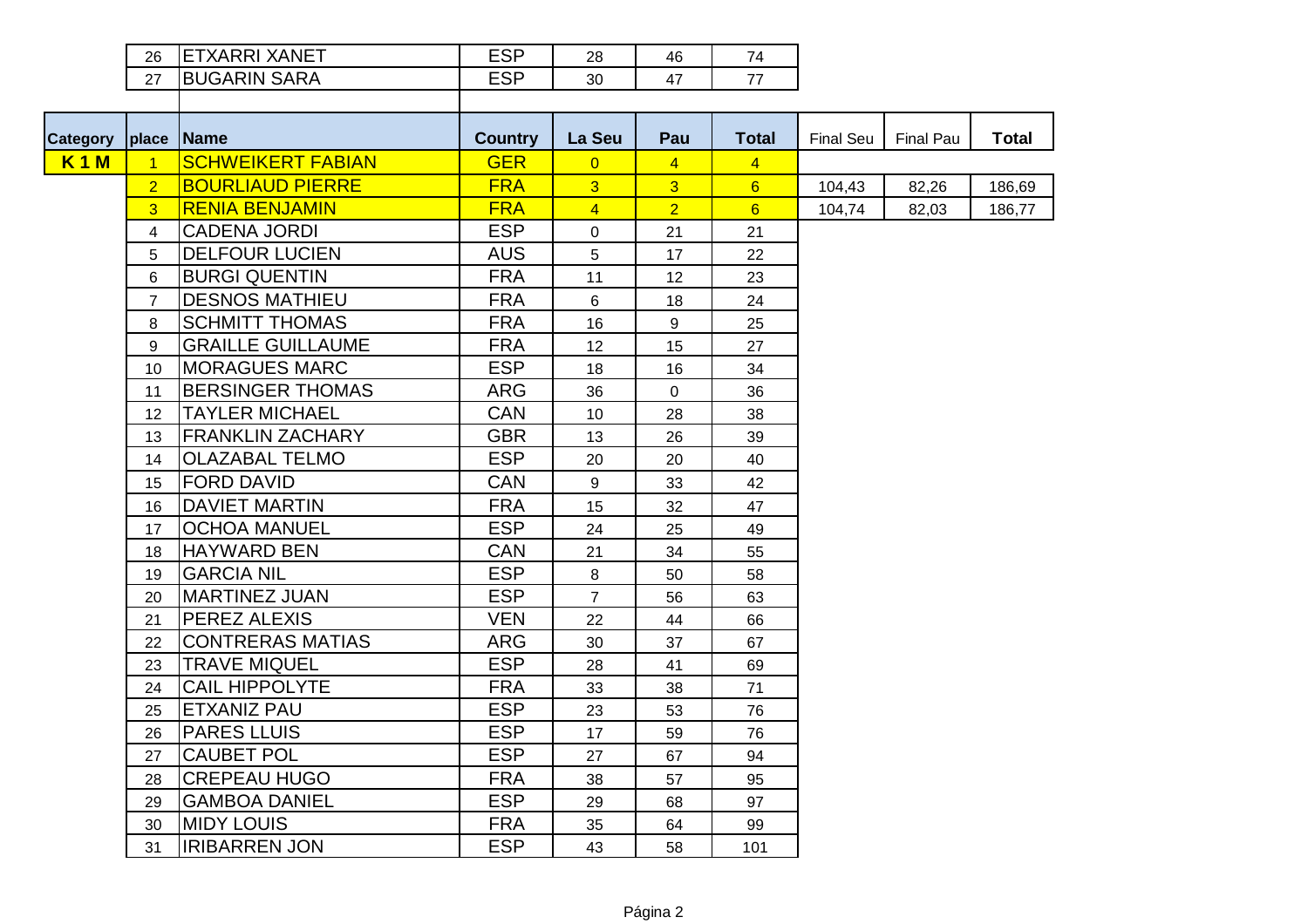| 32 | <b>AZKONOBIETA IÑAKI</b> | <b>ESP</b> | 44 | 62  | 106 |
|----|--------------------------|------------|----|-----|-----|
| 33 | <b>ROHRER JAN</b>        | <b>FRA</b> | 31 | 81  | 112 |
| 34 | <b>QUINTANS JORGE</b>    | <b>ESP</b> | 47 | 73  | 120 |
| 35 | <b>ROMERO FERRAN</b>     | <b>ESP</b> | 45 | 75  | 120 |
| 36 | LE LOCH THEAU            | <b>FRA</b> | 50 | 72  | 122 |
| 37 | <b>MOYANO ADRIA</b>      | <b>ESP</b> | 42 | 80  | 122 |
| 38 | <b>GOÑI ALEX</b>         | <b>ESP</b> | 49 | 74  | 123 |
| 39 | <b>GAINBERRI IKER</b>    | <b>ESP</b> | 58 | 70  | 128 |
| 40 | <b>DELASSUS ANATOLE</b>  | <b>FRE</b> | 34 | 102 | 136 |
| 41 | <b>SERRA OSCAR</b>       | <b>ESP</b> | 53 | 84  | 137 |
| 42 | <b>CLERC QUENTIN</b>     | <b>FRA</b> | 51 | 89  | 140 |
| 43 | <b>DECONCHY TOM</b>      | <b>FRA</b> | 41 | 104 | 145 |
| 44 | <b>ALBERDI XABIER</b>    | <b>ESP</b> | 59 | 90  | 149 |
| 45 | PULDAIN INIGO            | <b>ESP</b> | 52 | 100 | 152 |
| 46 | <b>CERVO MANEX</b>       | <b>ESP</b> | 48 | 105 | 153 |
| 47 | <b>MOLANO KLAUS</b>      | <b>ESP</b> | 46 | 112 | 158 |
| 48 | <b>MOUFFLE HUGO</b>      | <b>FRA</b> | 57 | 103 | 160 |

| <b>Category</b> |                      | <b>Name</b>                   | <b>Country</b> | La Seu         | Pau            | Total          | <b>Final Seu</b> | <b>Final Pau</b> | <b>Total</b> |
|-----------------|----------------------|-------------------------------|----------------|----------------|----------------|----------------|------------------|------------------|--------------|
| <b>C1W</b>      | $\blacktriangleleft$ | <b>LAZKANO MIREN</b>          | <b>ESP</b>     | $\overline{2}$ | 3 <sup>1</sup> | 5 <sup>5</sup> | 127,64           | 102,21           | 229,85       |
|                 | $\overline{2}$       | <b>VAN DER KNIFFJ ANNEBEL</b> | <b>ESP</b>     | $\overline{0}$ | 5 <sub>5</sub> | 5 <sup>5</sup> | 126,33           | 105,47           | 231,80       |
|                 | 3                    | <b>LOIR CAROLINE</b>          | <b>FRA</b>     | 5 <sup>5</sup> | $\overline{4}$ | 9 <sup>°</sup> |                  |                  |              |
|                 | 4                    | <b>ROYLE JASMINE</b>          | <b>GBR</b>     | 3              | 11             | 14             |                  |                  |              |
|                 | 5                    | <b>FOX NOEMIE</b>             | <b>AUS</b>     | 4              | 10             | 14             |                  |                  |              |
|                 | 6                    | <b>ECKHARDT KATE</b>          | <b>AUS</b>     | 7              | 9              | 16             |                  |                  |              |
|                 | 7                    | <b>PROIUX LUCIE</b>           | <b>FRA</b>     | 9              | 8              | 17             |                  |                  |              |
|                 | 8                    | <b>JACQUET CLAIRE</b>         | <b>FRA</b>     | 6              | 14             | 20             |                  |                  |              |
|                 | 9                    | <b>DORIA MONICA</b>           | <b>AND</b>     | 10             | 12             | 22             |                  |                  |              |
|                 | 10                   | <b>BREGAZZI ELLA</b>          | <b>FRA</b>     | 11             | 13             | 24             |                  |                  |              |
|                 | 11                   | <b>BARBA MARTA</b>            | <b>ESP</b>     | 8              | 17             | 25             |                  |                  |              |
|                 | 12                   | <b>LAMEIRO AINHOA</b>         | <b>ESP</b>     | 14             | 15             | 29             |                  |                  |              |
|                 | 13                   | <b>PELLICER LAURA</b>         | <b>AND</b>     | 13             | 16             | 29             |                  |                  |              |
|                 | 14                   | <b>ROISIN LAURENE</b>         | <b>FRA</b>     | 15             | 18             | 33             |                  |                  |              |

| Category   place   Name<br><b>Country</b> | Pau<br><b>Seu</b><br>La. | <b>Total</b> | <b>Final Seu</b><br>Final Pau | Total |
|-------------------------------------------|--------------------------|--------------|-------------------------------|-------|
|-------------------------------------------|--------------------------|--------------|-------------------------------|-------|